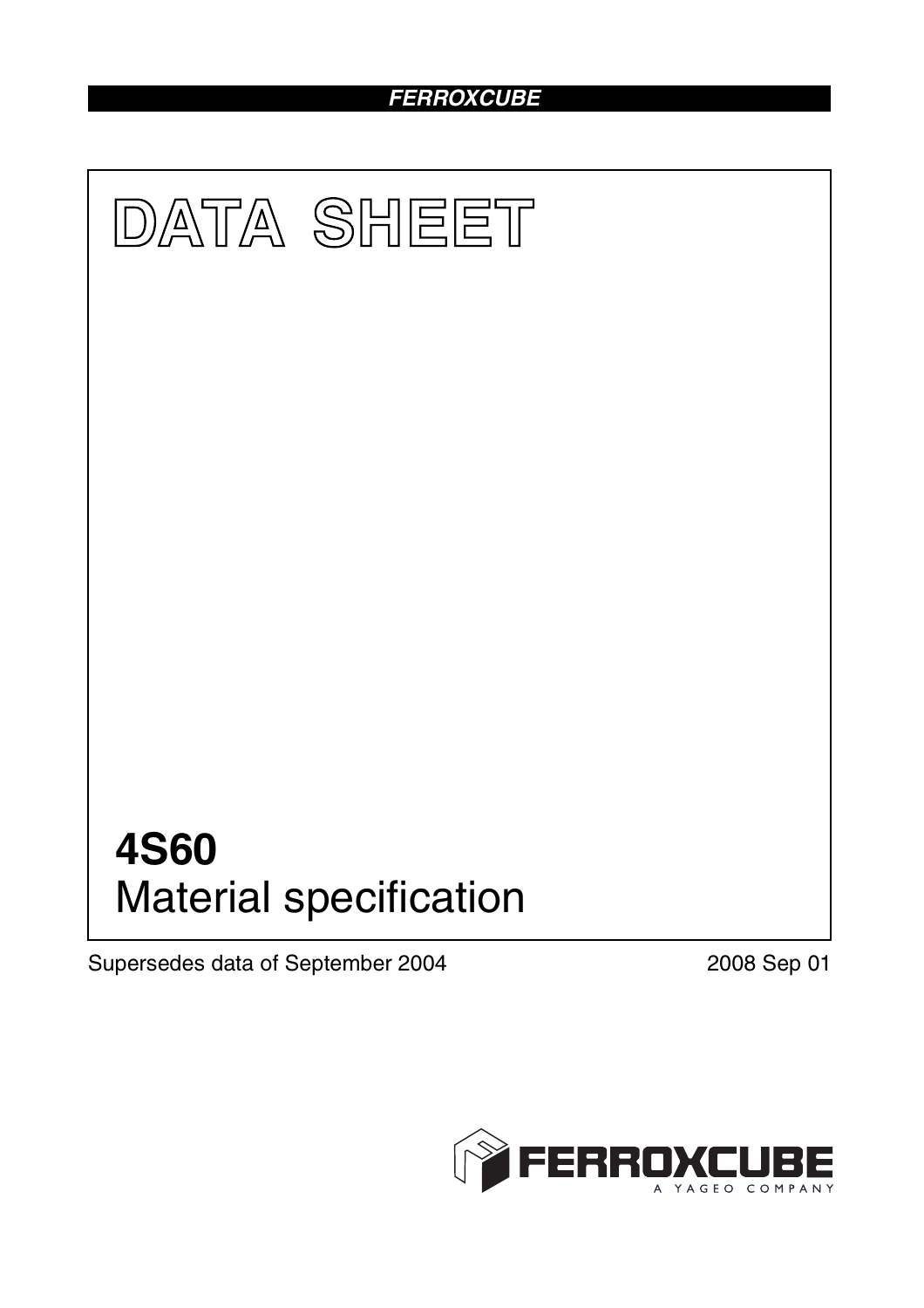## Material specification **AS60** Material specification

### **4S60 SPECIFICATIONS**

High permeability specialty NiZn ferrite only used in absorber tiles for anechoic chambers operating at frequencies up to 1000 MHz.

| <b>SYMBOL</b>  | <b>CONDITIONS</b>            | <b>VALUE</b>     | <b>UNIT</b>       |
|----------------|------------------------------|------------------|-------------------|
| μ <sub>i</sub> | 25 °C; ≤10 kHz;<br>$0.25$ mT | $2000 \pm 20 \%$ |                   |
| B              | 25 °C; 10 kHz;<br>1200 A/m   | $\approx$ 260    | mT                |
|                | 80 °C; 10 kHz;<br>1200 A/m   | $\approx$ 150    |                   |
| $\rho$         | DC; 25 °C                    | $\approx 10^5$   | $\Omega$ m        |
| $T_{\rm C}$    |                              | $\geq 100$       | $^{\circ}C$       |
| density        |                              | $\approx 5000$   | kg/m <sup>3</sup> |





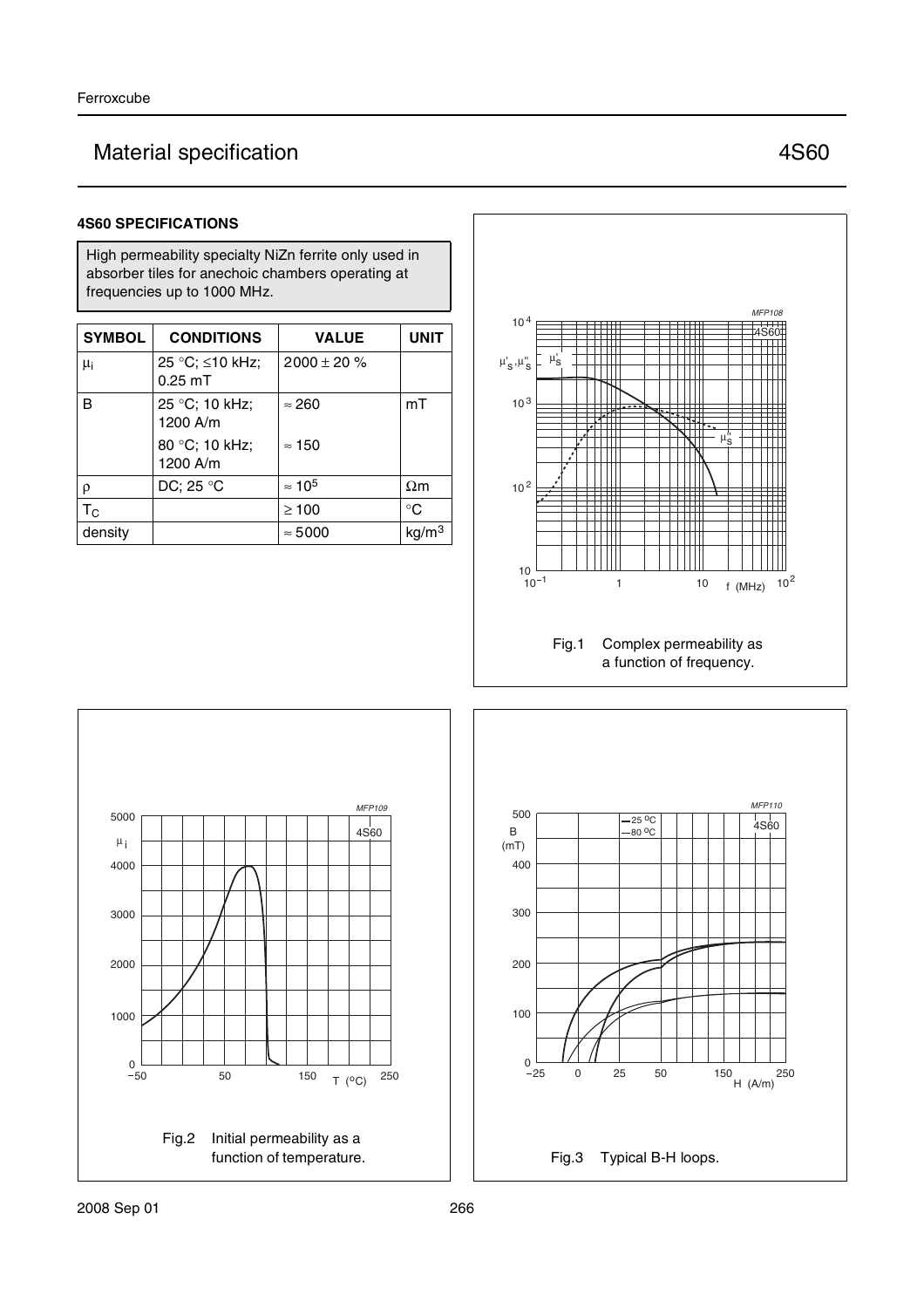# Material specification **AS60** Material specification